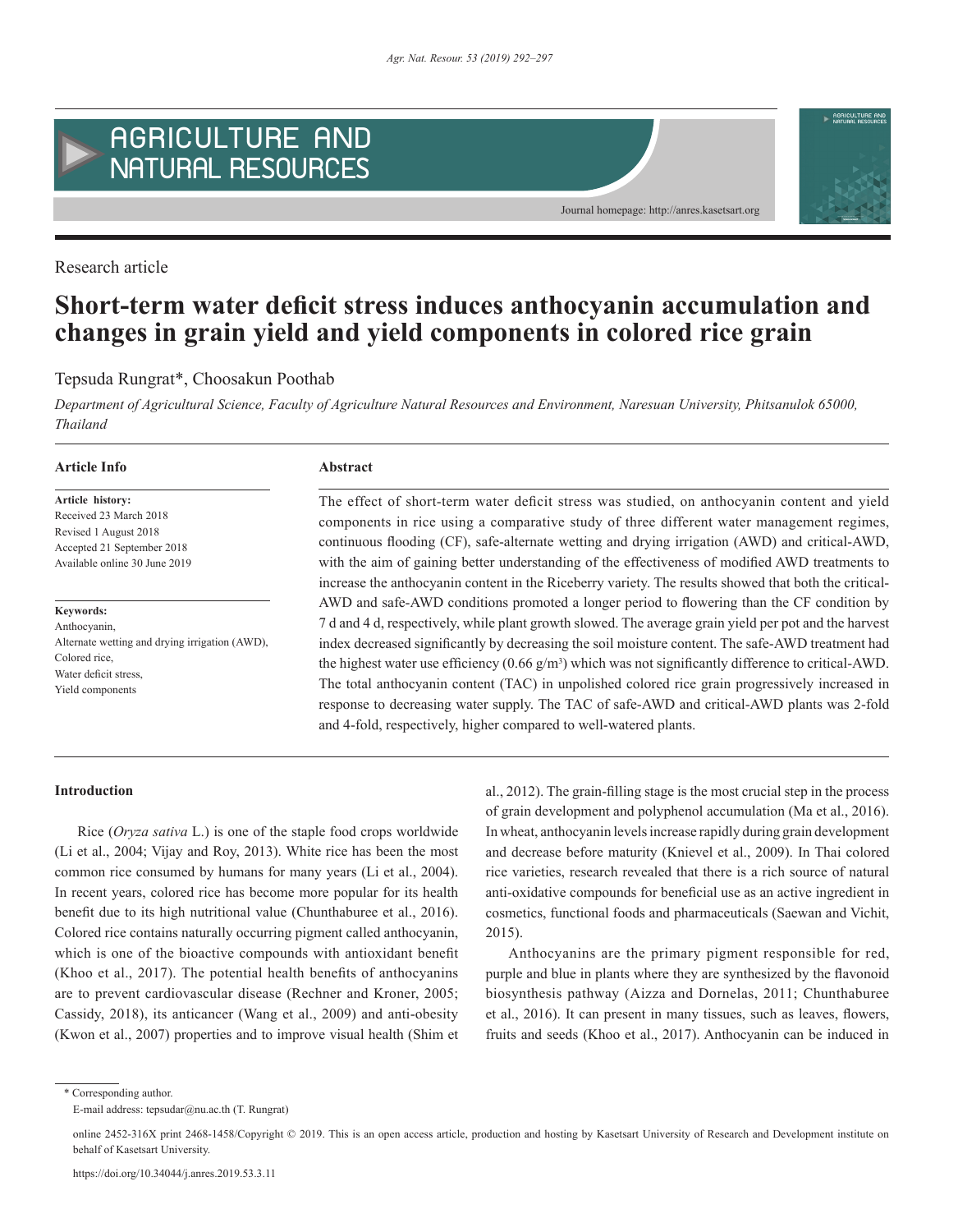plants by several environmental factors, such as high salinity, excess light intensity, pH level, high or low temperature and soil moisture (Kovinich et al., 2015). Under direct drought stress, an increased anthocyanin level results mainly from photoprotection of chlorophyll by the xanthophyll cycle, reactive oxygen species scavengers and stress signals (Tahkokorpi, 2010; Kovinich et al., 2015). Therefore, it indicated that anthocyanin helps plants to cope with abiotic stress, most importantly preventing crop yield reduction.

A successful irrigation management called alternate wetting and drying irrigation (AWD) has been proven to effectively reduce water used in paddy fields (Price et al., 2013; Linquist et al., 2014; Lampayan et al., 2015). Under AWD, fields are subjected to alternate cycles of continues flooding and drying conditions. Irrigation using AWD is interrupted until the soil water content reaches a certain moisture level, after which the field is re-flooded. However, to date, it has not been widely adopted due to the potential for yield loss. In addition, the effect of short-term water deficit during the vegetative stage on the content of antioxidants (such as anthocyanin) remains unexplored, which could affect the anthocyanin accumulation in colored rice at different developmental stages of the plant. Thus, the current experiment investigated the effects of water stress including alternate wetting and drying irrigation on plant growth, anthocyanin accumulation and yield components in Thai colored rice.

## **Materials and Methods**

### *Plant materials and growth conditions*

Seeds of the Thai colored rice variety, Riceberry, were obtained from the Phitsanulok Rice Research Center, Thailand. The experiment was conducted in the greenhouse at Naresuan University, Thailand. The average air temperature and relative humidity (%RH) were  $37 \pm 3$ °C and  $60 \pm 5$  %RH during the day and  $25 \pm 2$ °C and  $85 \pm 5$  %RH at night. Seeds were sown on moistened filter papers placed on Petri plates. Germinated seedlings were transferred to a seedling tray with the soil water content maintained at 100%. The 21-day-old seedlings were transferred into plastic pots (25.4 cm in diameter and 30 cm high) containing 4 kg of clay soil with one plant per pot. A plastic tube (4 cm in diameter and 30 cm long) with holes around it was installed to observe the water level of each pot.

Five replications of the three irrigation treatments, continues flooding (CF), safe-AWD and critical-AWD, were laid out in a completely randomized design. Three water regimes were modified based on AWD techniques developed by the International Rice Research Institute (IRRI; Price et al., 2013). Plants were well-watered until day 20 after being transferred into pots. Thereafter, the treatments were applied. The CF condition kept the water depth at approximately 5 cm above the soil surface throughout the growing stage. The safe-AWD treatment kept the soil dry until the water depth was 15 cm below the soil surface (by observing the water level inside the tube) and then the pots were re-watered to a standing water depth of approximately 5 cm above the soil surface (Bouman and Lampayan, 2009). The critical-AWD condition was designed according to Carrijo

et al. (2017) with some modification. It involved a more severe water deficit compared to safe-AWD. Critical-AWD kept the soil dry before re-watering. Briefly, the soil water level was observed (by checking the water level inside the tube) until it was lower than 15 cm from the surface for a few days or until rolled leaves appeared at level 4 (O'Toole and Moya, 1978). At this stage, the soil water content was 25% compared to the CF condition. The cycles of the AWD treatments were repeated until the appearance of the panicle initiation phase. During and after the flowering period, all plants of all treatments were well-watered to prevent yield reduction (Bouman et al., 2007).

Based on previous observations and measurements in the study of the impact of different irrigation treatments on the soil moisture content, plants under the CF, safe-AWD and critical-AWD treatments were maintained in the greenhouse at soil water contents before rewatering of 100%, 50% and 25%, respectively. The soil moisture content was maintained using the irrigation methods described previously. The irrigated water per pot was recorded to calculate the water use efficiency per pot.

#### *Measuring yield components*

Yield components were measured according to an IRRI protocol (Gomaz, 1972) with some modification. Five samples per treatment were selected for collecting data. Plant height was measured at the grain-filling stage. After harvest, the panicle length, number of grains and number of filled grains were manually measured for each panicle sample. The panicle length was measured using a centimeter ruler from the neck to the tip of each panicle. Grain was weighed for the 1,000 grains weight and collected grain yield per pot at 14% seed moisture. The harvest index (HI) and water use efficiency (WUE) per plot were calculated according to Howell et al. (2015), with some modification. The HI calculated as the ratio of grain weight and total biomass weight from each sample. The WUE was calculated from corrected grain weight per plot in grams / the total volume of irrigation water in cubic meters applied per pot in the period from transplanting to harvesting and expressed as grams per cubic meter.

### *Extraction of rice grain samples*

The anthocyanin contents were extracted from the unpolished rice grains according to Pedro et al. (2016), with some modification. Unpolished rice grains were carefully ground into powder using a mortar and pestle. A portion (50 g) of each ground sample was extracted using 100 mL of HCl in ethanol (0.01 mL/mL) at room temperature for 1 hr. The extracts were filtered with Whatman® No. 1 filter paper. The clear extract samples then were stored at 4ºC for further analysis.

#### *Determination of total anthocyanin content*

The total anthocyanin content (TAC) was determined using the pH-differential method (Giusti and Wrolstad, 2001). The buffer systems were prepared as 0.025 M potassium chloride buffer (pH 1.0) and 0.4 M sodium acetate buffer (pH 4.5). Briefly, two sets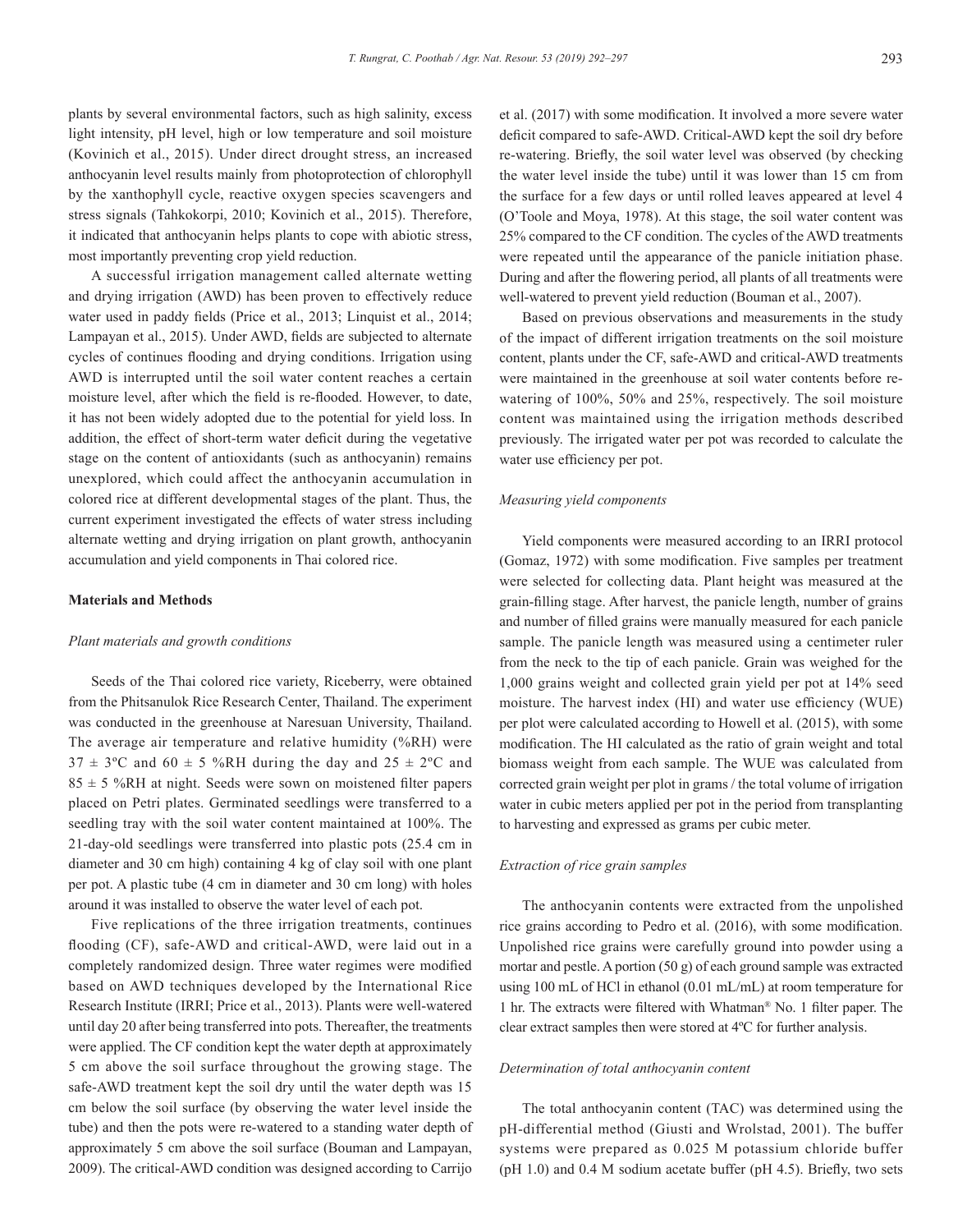of rice grain extract (20 µL for each set) were prepared. The first set was mixed with 180  $\mu$ L of pH 1.0 buffer, and the second set was mixed with 180 µL of pH 4.5 buffer. These mixes were incubated for 30 min in the dark at room temperature before measuring the absorbance at 520 nm and 700 nm using a microplate reader. The TAC measured in milligrams per liter which was converted to milligrams of total anthocyanin content per 1 g of dry grain was calculated using Equation 1:

Total anthocyanin content = 
$$
(A \times mW \times DF \times 1000) / (\epsilon \times 1)
$$
 (1)

where, A is the absorbance of the diluted sample =  $(A_{520} - A_{700})$  $_{pH1.0} - (A_{520} - A_{700})_{pH4.5}$ ; MW is the molecular weight of cyanidin-3-glucoside  $= 449.2$ ; DF is the dilution factor; 1 is the path length in centimeters, ε is the molar extinction coefficient of cyanidin-3 glucoside  $= 26,900$ ; and 1,000 provides the conversion from grams to milligrams.

### *Statistical analysis*

Results were expressed as the mean  $\pm$  SD. Data were analyzed using one-way analysis of variance followed by Duncan's multiple range test at the 95% confidence level ( $p < 0.05$ ). Statistical analysis was performed using the R software (RStudio Team, 2016).

# **Results and Discussion**

#### *Effect of water managements on growth and yield components*

Water management significantly influenced plant development and most of the yield component parameters in the Riceberry variety as presented in Table 1. Short-term water deficit treatments (the AWD treatments) significantly affected the reproductive stage of rice. The number of days to flowering (DTF) increased significantly when water availability in the soil was limited at the prior to flowering stage. Under critical-AWD, the flowering time was delayed for 7 d compared to the CF condition. The results indicated that the number of days to flowering in Riceberry was responded dependent on any short-term water deficit stress. The results were consistent with Zhang et al. (2016) who reported that flowering time of all tested *indica* and *japonica* cultivars was significantly delayed by drought, suggesting that drought-related flowering responsive genes may have already existed prior to genetic divergence between *indica* and *japonica*. Whereas most rice cultivars tend to delay flowering time under water deficit stress (Wopereis et al., 1996; Ndjiondjop et al., 2010), some commercial rice varieties exhibit early flowering in order to escape drought (Vikram et al., 2016). The drought-escape mechanism has also been reported in a model plant such as Arabidopsis by rapid flowering and reproduction before soil drying (Yue et al., 2006; Riboni et al., 2013). Taken together, these results highlight the consequence of genotype and environment interactions on the flowering time in rice.

The average number of panicles per hill was significantly affected by water treatments, especially at the panicle initiation stage. Critical-AWD plants had fewer panicles per hill (27), while CF and safe-AWD plants produced more panicles per hill (31 and 29, respectively). Critical-AWD management showed a direct effect on decreasing the panicle length, the number of filled grains per panicle and the 1,000 grains weight.

A significant reduction in the rice grain yield per pot was observed in the AWD treatments (Fig. 1A and 1B), which had short-term water deficit stress. Based on the difference in irrigation methods, regression analysis on the variation in grain yield per pot and soil moisture content levels showed that grain yield was significantly correlated with soil moisture content ( $p < 0.05$ ) as presented in Fig. 1B. The grain yield decreased significantly when the soil moisture content decreased. The safe-AWD treatment (which had 50% lower soil moisture content than CF) decreased the grain yield per pot by 30% compared to the CF plants. Moreover, the critical-AWD treatment (where the soil was dried below 25% of the soil moisture content of the CF condition) resulted in grain yield losses of 51% relative to CF. Most lowland rice varieties can tolerate up to 30% reduction in total irrigation volume without significantly decreasing yield (Richards and Sander, 2014). In contrast, the current finding showed a reduction in the grain yield under safe-AWD, which involved a 50% reduction in total irrigated water compared to CF. It has also been reported that yield loss was mainly due to a reduced growth rate (Devkota et al., 2013) which was caused by limited water availability. The reduced growth rate and grain yield are due to water stress slowing down carbohydrate synthesis by reducing the photosynthetic rate, resulting in a weakened sink strength in the reproductive stages (Kumar et al., 2012; Pascual and Wang, 2017). Thus, it is important to note that applying a short-term water deficit treatment in order to improve the ability of anthocyanin accumulation requires precise timing and duration to prevent yield loss.

**Table 1** Yield components under different water management systems, continuous flooding (CF), safe-alternate wetting and drying irrigation (AWD) and critical-AWD

| Irrigation                      | Days to                       | Number of                     | Panicle length                | Filled grains/                 | Unfilled grains/               | $1,000$ grains                |
|---------------------------------|-------------------------------|-------------------------------|-------------------------------|--------------------------------|--------------------------------|-------------------------------|
|                                 | flowering                     | panicles/hill                 | (cm)                          | panicle                        | panicle                        | weight $(g)$                  |
| <b>CF</b>                       | $88.00 \pm 0.28$              | $31.33\pm 0.55^{\circ}$       | $29.94\pm 0.06^{\circ}$       | $174.22 \pm 6.53$ <sup>a</sup> | $16.56 \pm 1.03^b$             | $24.70 \pm 0.24$ <sup>a</sup> |
| Safe-AWD                        | 92.00 $\pm$ 0.48 <sup>b</sup> | $29.33 \pm 0.55$ <sup>a</sup> | $26.79 \pm 0.43$ <sup>b</sup> | $131.78\pm4.17b$               | $24.00 \pm 0.73$ <sup>ab</sup> | $23.86\pm0.15^{\rm b}$        |
| Critical-AWD                    | $95.67 \pm 0.28$ <sup>a</sup> | $27.00 \pm 0.48$ <sup>b</sup> | $25.13 \pm 0.35$ °            | $102.11 \pm 2.01$ °            | $30.22 \pm 0.48$ <sup>a</sup>  | $23.66 \pm 0.20^b$            |
| Coefficient of variation $(\%)$ | 3.37                          | 7.21                          | 8.04                          | 29.05                          | 18.16                          | 2.46                          |
| F test                          | ***                           | **                            | ***                           | ***                            | $\ast$                         | $\ast$                        |

Data are mean  $\pm$  SE of five replicate biological samples.

Means in the same column superscripted with different letters are significant different ( $p < 0.05$ ).

\* = *p* < 0.05; \*\* = *p* < 0.01; \*\*\* = *p* < 0.001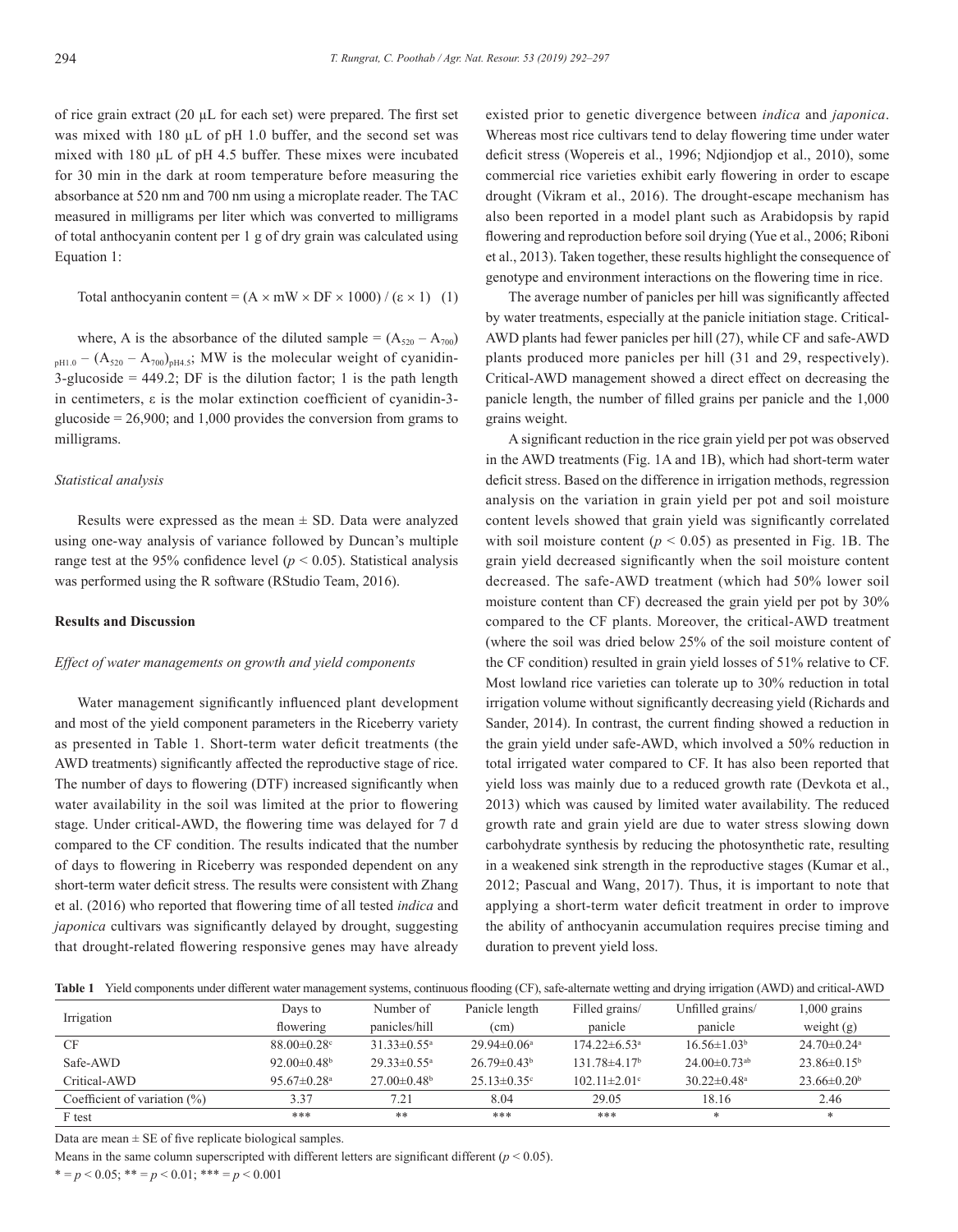

**Fig. 1** Effects of water managements on: (A) mean grain yield per pot; (B) correlation between grain yield per pot and soil moisture content; (C) harvest index (HI); (D) water use efficiency (WUE), where data are mean of five replicate biological samples, error bars indicate  $\pm$  SD and different lowercase letters indicate significant differences ( $p \le 0.05$ ) between means

The harvest index (HI) was significantly different among treatments, being significantly lower by 15.5% under the safe-AWD treatment and substantially decreased by 32.7% under the critical-AWD treatment compared to the CF treatment. WUE or water productivity was significantly different between the AWD and CF treatments (Fig. 1D). The highest WUE was observed in the safe-AWD treatment  $(0.66 \text{ g/m}^3)$  followed by the critical-AWD treatment  $(0.62 \text{ g/m}^3)$ . There was no significant differences between the two short-term water deficit treatments. The highest grain production loss was  $0.66$  g/m<sup>3</sup> under the safe-AWD treatment, indicating that  $0.66$  g of grain was lost for a saving of  $1 \text{ m}^3$  of water. CF had the lowest grain production loss  $(0.40 \text{ g/m}^3)$ . Although under critical-AWD the water use efficiency was less than for CF, this was also accompanied by reduced growth and grain yield (Carrijo et al., 2017).

#### *Accumulation of total anthocyanin content in response to water stress*

Rice with a red, purple and black bran layer is a great source of nutrients and bioactive compounds, such as anthocyanin (Chen et al., 2015). The anthocyanin content is highly unstable depending on genotype  $(G)$ , environment  $(E)$  and  $G \times E$  interactions (Khoo et al., 2017). Variation in the total anthocyanin content (TAC) of unpolished Riceberry grain under different water managements (Fig. 2) showed that a short-term water deficit during the growing season had a significant influence on anthocyanin production. Under the critical-AWD condition, the anthocyanin content was 4-fold higher than for the well-watered plants (CF) plants. The highest TAC was 15.17 mg/g, for the critical-AWD treatment followed by the safe-AWD treatment (6.82 mg/g), while the CF plants had the lowest TAC (3.61 mg/g).

Environmental stresses, such as excess light, salinity, drought and high or low temperature can affect the production of antioxidant compounds and the grain quality (Steyn et al. 2002; Hatier and Gould 2008; Van den Ende and El-Esawe, 2014). In the current study, the levels of anthocyanin concentration increased with increased stress conditions. Furthermore, the anthocyanin increase was not only caused by the continuous drought condition, but a short-term water deficit in the vegetative stage could also increase anthocyanin levels in rice grain.

A similar study also reported that the capacity of antioxidant compounds varied among different growing conditions (Somsana et al., 2013). They showed that the interaction between genotype and environment plays a major role in the variation in the anthocyanin content in rice grain by 42.79%, and 22.46%, respectively. The findings from their experiment are consistent with the results presented in the current study, which showed that variation in the anthocyanin content was affected by environmental factors, such as short-term water deficit stress. An unfavorable growing condition can stimulate the biosynthesis of phenolic substances, which play an important role in adapting to environmental stress and defense responses. A plant responds to stress by increasing the anthocyanin content because anthocyanin acts as a protective regulator against various biotic and abiotic stresses (Roychoudhury et al., 2008; Chunthaburee et al., 2016). In addition, a certain period and level of water deficit stress could activate the expression of genes involved in anthocyanin biosynthesis, resulting in the accumulation of anthocyanin and improvement in drought resistance in rice (Chen et al., 2015). These results emphasize the importance of water management during the growing period to enhance anthocyanin accumulation in colored rice grain.



**Fig. 2** Effects of water managements on total anthocyanin content (TAC) in unpolished Riceberry grain (mean  $\pm$  SD); different lowercase letters above bars show significant differences ( $p$  < 0.05) between means;  $CF =$  continuous flooding; AWD = alternate wetting and drying irrigation.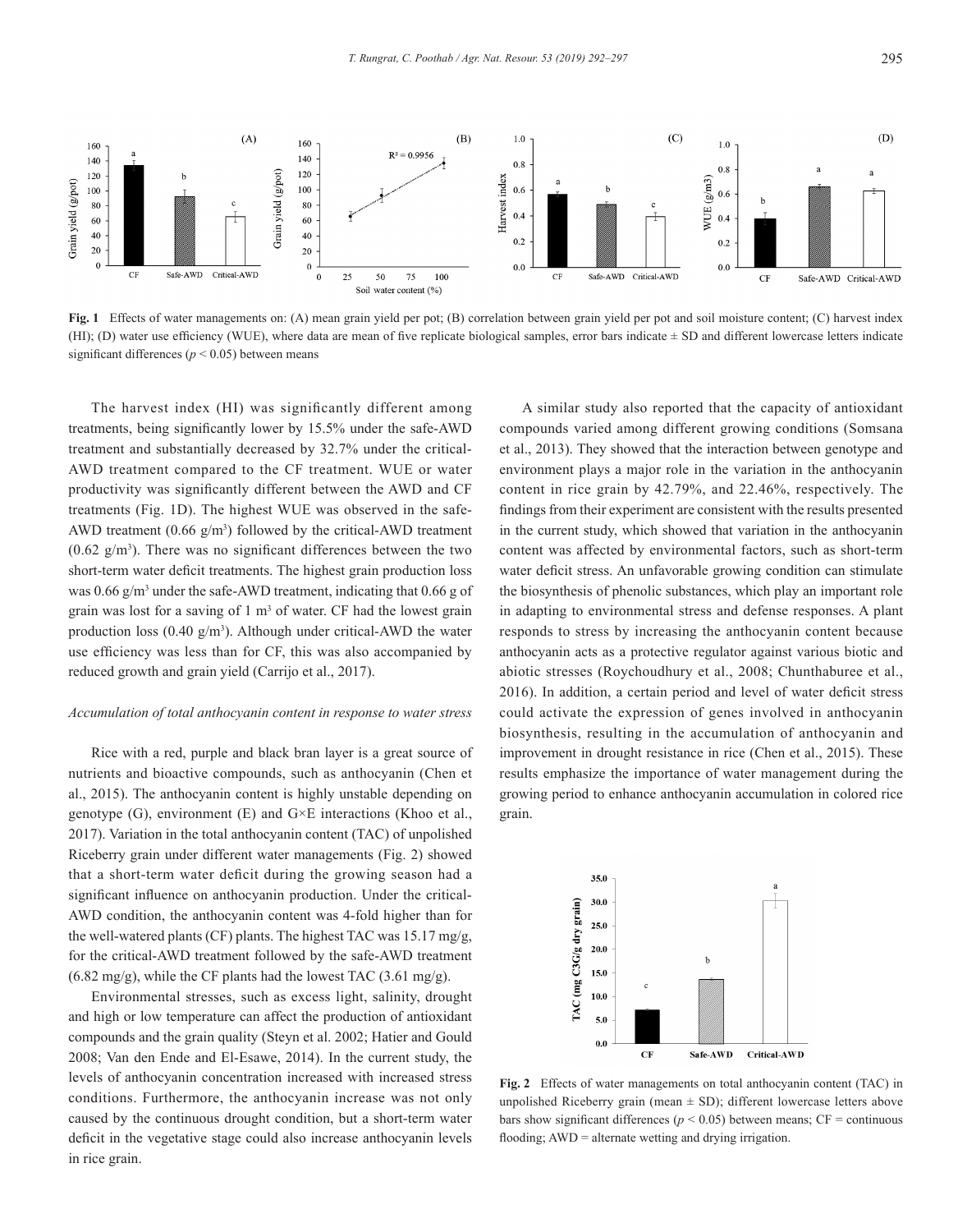Water management using AWD techniques is a highly effective water-saving irrigation strategy without affecting yield based on several studies, while other studies have reported that AWD could reduce plant growth and yield, as was the result from the current study. The main factors causing yield loss depend on the degree of soil drying (AWD threshold) which seems to have a large effect on yield. Although using this irrigation technique can cause yields to decline by 30 %, it has been demonstrated that safe-AWD can reduce water input by about 50% compared to well-watered method (CF). Despite the effect of AWD on the growth, yield and water use efficiency, AWD triggered the protective mechanisms by increasing the anthocyanin concentration to cope with the stress conditions. However, the degree of the changes in the yield components and anthocyanin content is dependent on many factors, such as timing, duration, plant developmental stage, genotype, soil type and severity of the water deficit stress. In the current study, safe-AWD presented as a promising water management strategy that can increase the levels of anthocyanin content and water productivity. This suggests that factors causing delayed flowering time, yield loss and increased TAC are not only caused by a decreased soil water content, but also relate to the timing, duration and severity of the water deficit application. Hence, further investigations will address the exact timing, duration and severity of applying short-term water deficit stress that can increase anthocyanin accumulation in rice grain without reducing the yield. This is could be a great opportunity to develop nutrient-rich rice products for health benefits.

# **Conflict of Interest**

The authors declare that there are no conflicts of interest

# **Acknowledgements**

The authors acknowledge the Department of Agriculture Natural Resources and Environment for providing the facilities and equipment used in this study and the laboratory staff there provided invaluable assistance.

#### **References**

- Aizza, L.C.B., Dornelas, M.C. 2011. A genomic approach to study anthocyanin synthesis and flower pigmentation in passion flowers. J. Nucleic Acids. 2011: 1–17. doi: 10.4061/2011/371517.
- Bouman, B.A.M., Lampayan, R.M. 2009. Rice Fact Sheet Alternate Wetting Drying (AWD). International Rice Research Institute, Los Baños, Philippines.
- Bouman, B.A.M., Lampayan, R.M., Tuong, T. 2007. Water Management in Irrigated Rice: Coping with Water Scarcity. International Rice Research Institute. Los Baños, the Philippines.
- Carrijo, D.R., Lundy, M.E., Linquist, B.A. 2017. Rice yields and water use under alternate wetting and drying irrigation: A meta-analysis. Field Crops Res. 203: 173–180.
- Cassidy, A. 2018. Berry anthocyanin intake and cardiovascular health. Mol. Aspects Med. 61: 76–82.
- Chen, H., Dai, X.J., Gu, Z.Y. 2015. OsbZIP33 is an ABA-dependent enhancer of drought tolerance in rice. Crop Sci. 55: 1673–1685.
- Chunthaburee, S., Sakuanrungsirikul, S., Wongwarat, T., Sanitchon, J., Pattanagul, W., Theerakulpisut, P. 2016. Changes in anthocyanin content and expression of anthocyanin synthesis genes in seedlings of black glutinous rice in response to salt stress. Asian J. Plant Sci. 15: 56–65.
- Devkota, K.P., Manschadi, A.M., Lamers, J. P. A., et al. 2013. Growth and yield of rice (*Oryza sativa* L.) under resource conservation technologies in the irrigated drylands of Central Asia. Field Crops Res. 149: 115–126.
- Giusti, M.M., Wrolstad, R.E. 2001. Characterization and measurement of anthocyanins by UV-visible spectroscopy. In: Giusti, M.M., Wrolstad, R.E. (Ed.). Current Protocols in Food Analytical Chemistry. John Wiley & Sons, Inc. New York, NY, USA. pp. F1.2.1–F1.2.13.
- Gomaz, K. 1972. Techniques for Field Experiments with Rice. International Rice Research Institute. Los Baños, the Philippines.
- Hatier, J.B., Gould, K.S. 2008. Foliar anthocyanins as modulators of stress signals. J. Theor. Biol. 253: 625–627.
- Howell, K.R., Shrestha, P., Dodd, L.C. 2015. Alternate wetting and drying irrigation maintained rice yields despite half the irrigation volume, but is currently unlikely to be adopted by smallholder lowland rice farmers in Nepal. Food Energy Secur. 4: 144–157.
- Khoo, H.E., Azlan, A., Tang, S.T., Lim, S.M. 2017. Anthocyanidins and anthocyanins: colored pigments as food, pharmaceutical ingredients, and the potential health benefits. Food Nutr. Res. 61: 1361779. doi: 10.1080/16546628.2017.1361779.
- Knievel, D.C., Abdel-Aal, E.S.M., Rabalski, I., Nakamura, T., Hucl, P. 2009. Grain color development and the inheritance of high anthocyanin blue aleurone and purple pericarp in spring wheat (*Triticum aestivum* L.). J. Cereal Sci. 50: 113–120.
- Kovinich, N., Kayanja, G., Chanoca, A., Otegui, M. S., Grotewold, E. 2015. Abiotic stresses induce different localizations of anthocyanins in Arabidopsis. Plant Signal. Behav. 10: e1027850. doi: 10.1080/15592324.2015.1027850.
- Kumar, S.V., Lucyshyn, D., Jaeger, K.E., Alos, E., Alvey, E., Harberd, N.P., Wigge, P.A. 2012. Transcription factor PIF4 controls the thermosensory activation of flowering. Nature. 484: 242–245.
- Kwon, S.H., Ahn, I.S., Kim, S.O., Kong C.S., Chung, H.Y., Do, M.S., Park, K.Y. 2007. Anti-obesity and hypolipidemic effects of black soybean anthocyanins. J. Med. Food. 10: 552–556.
- Lampayan, R.M., Rejesus, R.M., Singleton, G.R., Bouman, B.A.M. 2015. Adoption and economics of alternate wetting and drying water management for irrigated lowland rice. Field Crops Res. 170: 95–108.
- Li, J.C., Dong, S.L., Zhi, P.S., et al. 2004. Gene flow from cultivated rice (*Oryza sativa*) to its weedy and wild relatives. Ann. Bot. 93: 67–73.
- Linquist, B., Anders, M.M., Adviento-Borbe, M.A.A., Chaney, R.L., Nalley, L.L., DaRoda, E.F.F., Van Kessel, C. 2014. Reducing greenhouse gas emissions, water use, and grain arsenic levels in rice systems. Glob. Change Biol. 21: 407–417.
- Ma, D., Li, Y., Zhang, J., Wang C., Qin, H., Ding, H., Xie, Y., Guo T. 2016. Accumulation of phenolic compounds and expression profiles of phenolic acid biosynthesis-related genes in developing grains of white, purple, and red wheat. Front. Plant Sci. 7: 528 doi: 10.3389/fpls.2016.00528.
- Ndjiondjop, M.N., Cisse, F., Futakuchi, K., Lorieux, M., Manneh, B., Bocco, R., Fatondji, B. 2010. Effect of drought on rice (*Oryza* spp.) genotypes according to their drought tolerance level. In: Second Africa Rice Congress. Bamako, Mali. pp. 151–158.
- O'Toole, J.C, Moya T.B. 1978. Genotypic variation in maintenance of leaf water potential in rice. Crop Sci. 18: 873–876.
- Pascual, V.J., Wang, U.M. 2017. Utilizing rainfall and alternate wetting and drying irrigation for high water productivity in irrigated lowland paddy rice in southern Taiwan. Plant Prod. Sci. 20: 24–35.